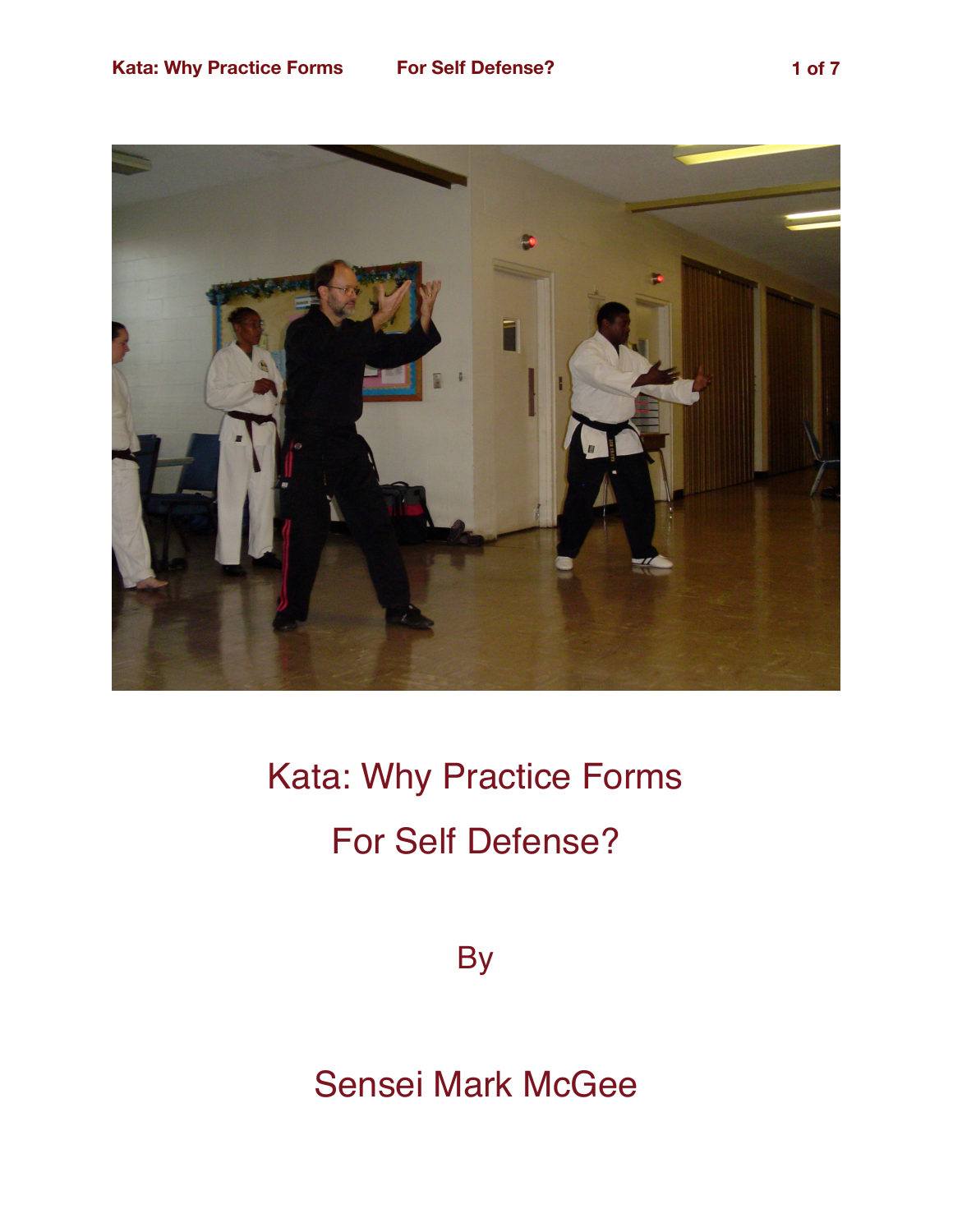#### **Kata: Why Practice Forms For Self Defense? 2 of 7**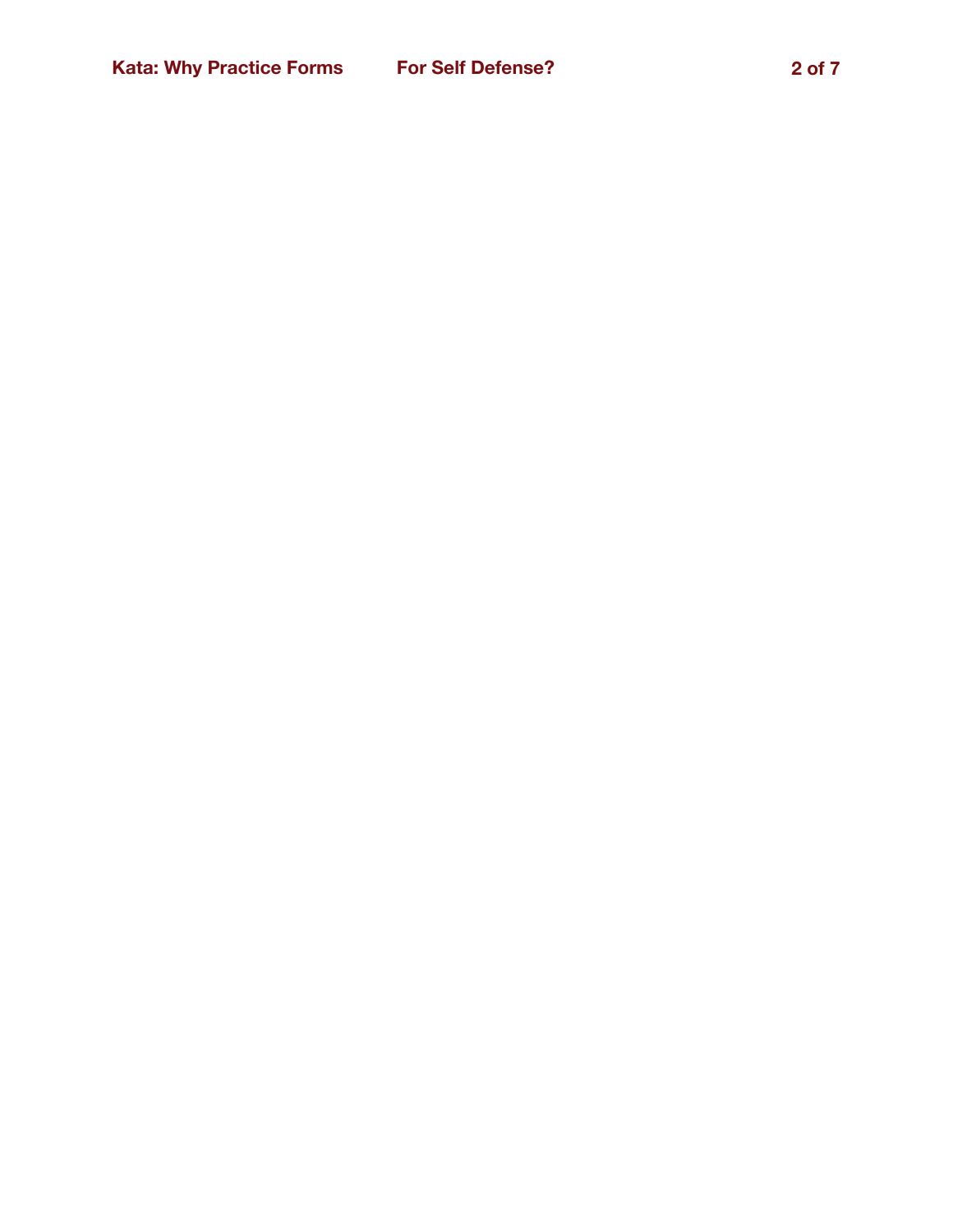### Kata

I was introduced to self-defense forms (Kata) 60 years ago. We began by learning the individual techniques, moving to combination techniques, and eventually to forms (also called patterns). Forms were a progression of physical movements that interpreted appropriate response to a variety of attacks. I was amazed by the speed and fluidity of the higher ranking students as they moved through their forms. I felt clumsy at first, but eventually began to feel comfortable with the movements. That comfort eventually led to a real enjoyment of form practice.

Watching a martial artist demonstrate a form might seem like little more than a powerful dance, but add one or more "attackers" to the form and it quickly becomes obvious that the form can be a powerful self-defense. Forms are also excellent for physical exercise, but defense is the primary reason we practice them at Grace Martial Arts.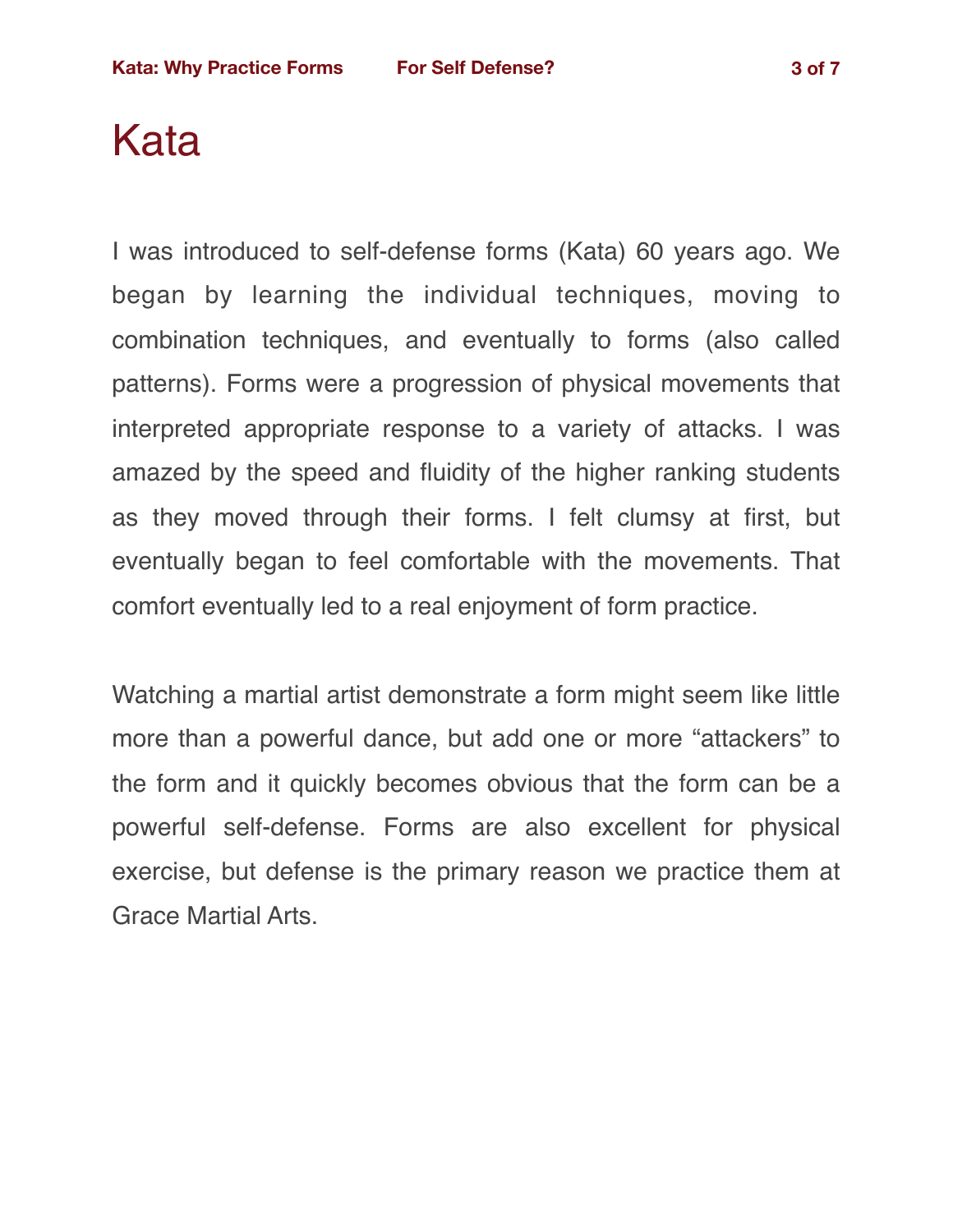## Self Defense

So, how many forms are there and how many should you learn to be proficient in defending yourself? Thousands – and one. There are hundreds of different styles of martial arts around the world and many of those styles have multiple forms. Some have as few as three Kata, while other styles have dozens of Kata. However, you only need to learn one form to be proficient in defending yourself. Which one? Any one of them will do fine, if the form was created for the purpose of self defense. The key is to understand the movement and the purpose and be able to do it quickly, powerfully and effectively.

Most martial arts forms have between 10 to 600 individual movements. Each individual movement has dozens of selfdefense applications. If you learn a simple form with 10 movements and each movement has dozens of defensive applications, you will have at your disposal an arsenal of hundreds of self-defense responses to a wide variety of attacks from one or more attackers. How many people need that many weapons at their disposal? Not many, but it's nice to have them available.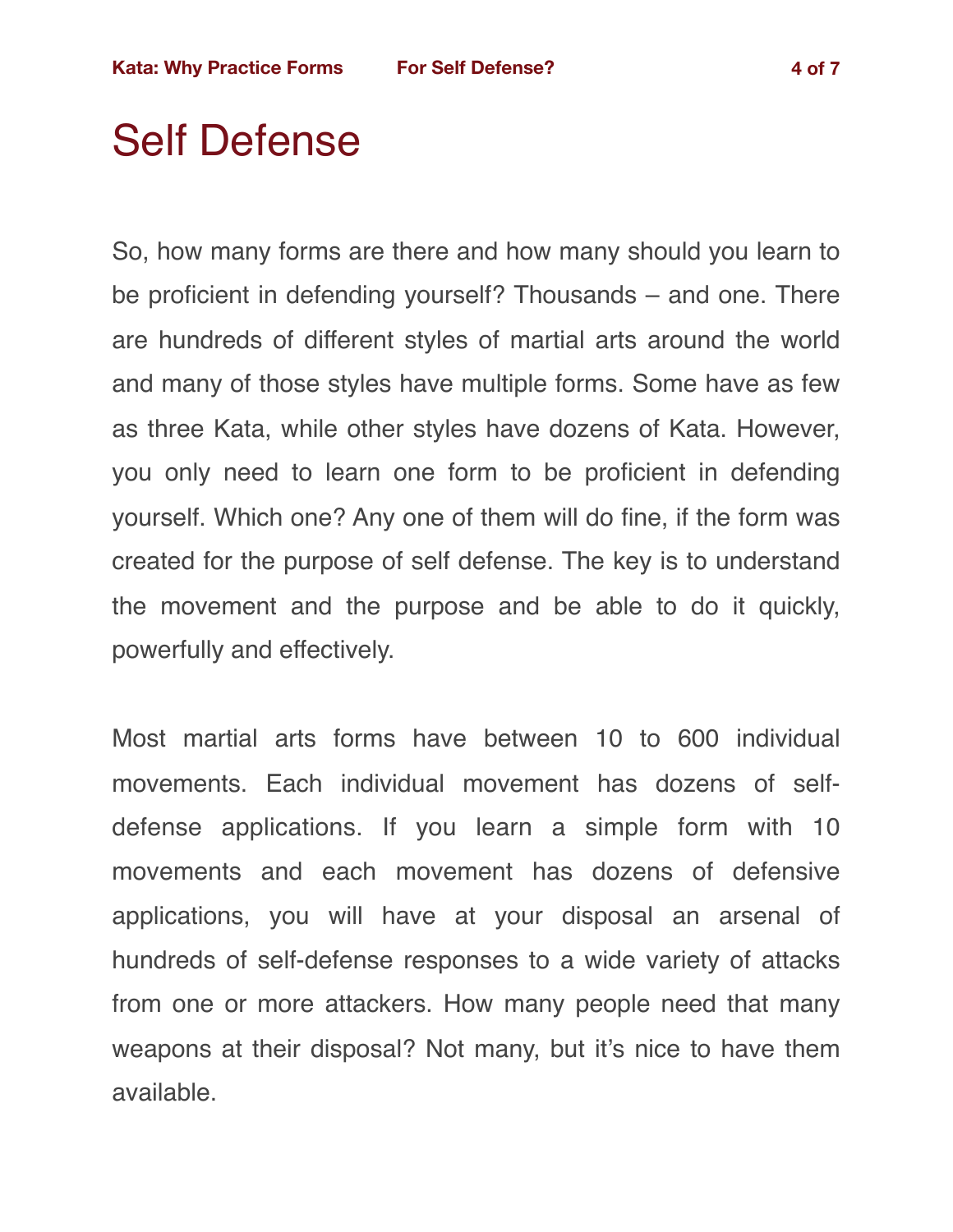One of the first forms I remember learning was Junino Kata. It's similar to Taikyoku Nidan and Ki Cho Hyung E Bu. These are part of the Basic Kata series for many martial arts systems. While the systems have some differences, most include the same steps in the same directions (Capital I Pattern), along with high punches and high blocks.

We use three of the Basic Kata in Grace Martial Arts: #1, #2 and #3 (Taikyoku Ichi, Taikyoku Ni, Taikokyu San). Basic #1 includes low blocks and punches to the chest. Basic #2 includes low blocks, high blocks and punches to the face. Basic #3 includes outside blocks, punches to the chest and low stance side punches. We also include training in Bunkai (Application) with each Kata so the student understands how the movements can be used to Escape, Block, Strike, Trap and Throw in multiple directions.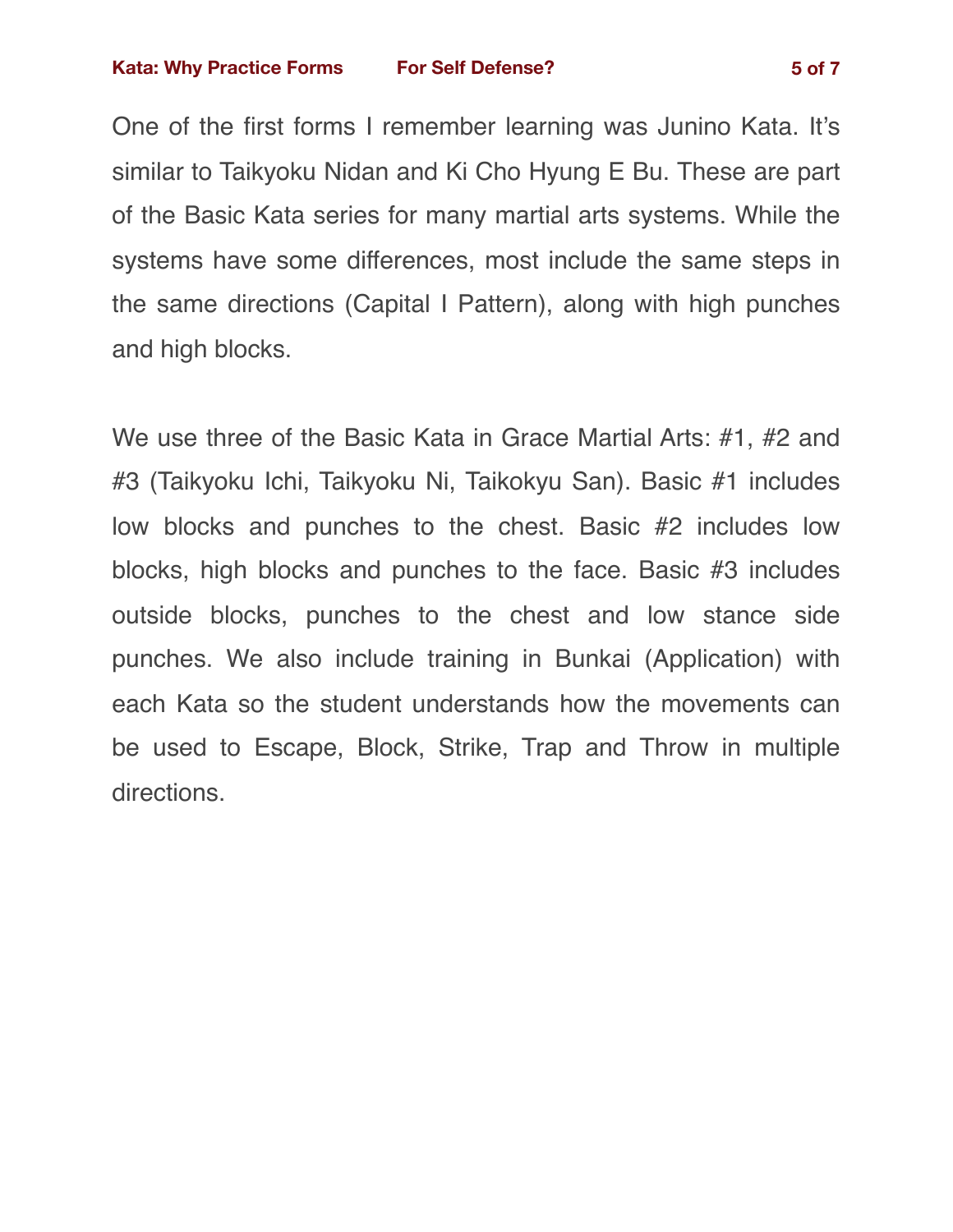One of our basic forms in Yon Ch'uan is [Mawashi Kata.](https://youtu.be/fHromT9gkRM) We also use it for Black Belt training because of its power and elegance. It is a simple 18-movement form that teaches the basics of Yielding, Clearing, Contacting, Controlling and Countering. Mawashi Kata moves in multiple directions, protects from the center, high and low, includes multiple escapes, blocks, strikes, kicks, throws, and traps and can be used against one or more attackers. Movements are both linear and spherical and include power generated internally and externally.

Mawashi Kata has scores of self-defense applications, so why learn more than Mawashi Kata? If all you want to learn is self defense, then one form may be enough. But if you want to learn the "art," you will want to learn many forms.

The "art" in martial arts is why we teach many forms at Grace Martial Arts. Musicians want to play more than one song – dancers want to dance more than one dance – artists want to paint more than one painting – photographers want to take more than one picture – and martial artists want to practice more than one form.